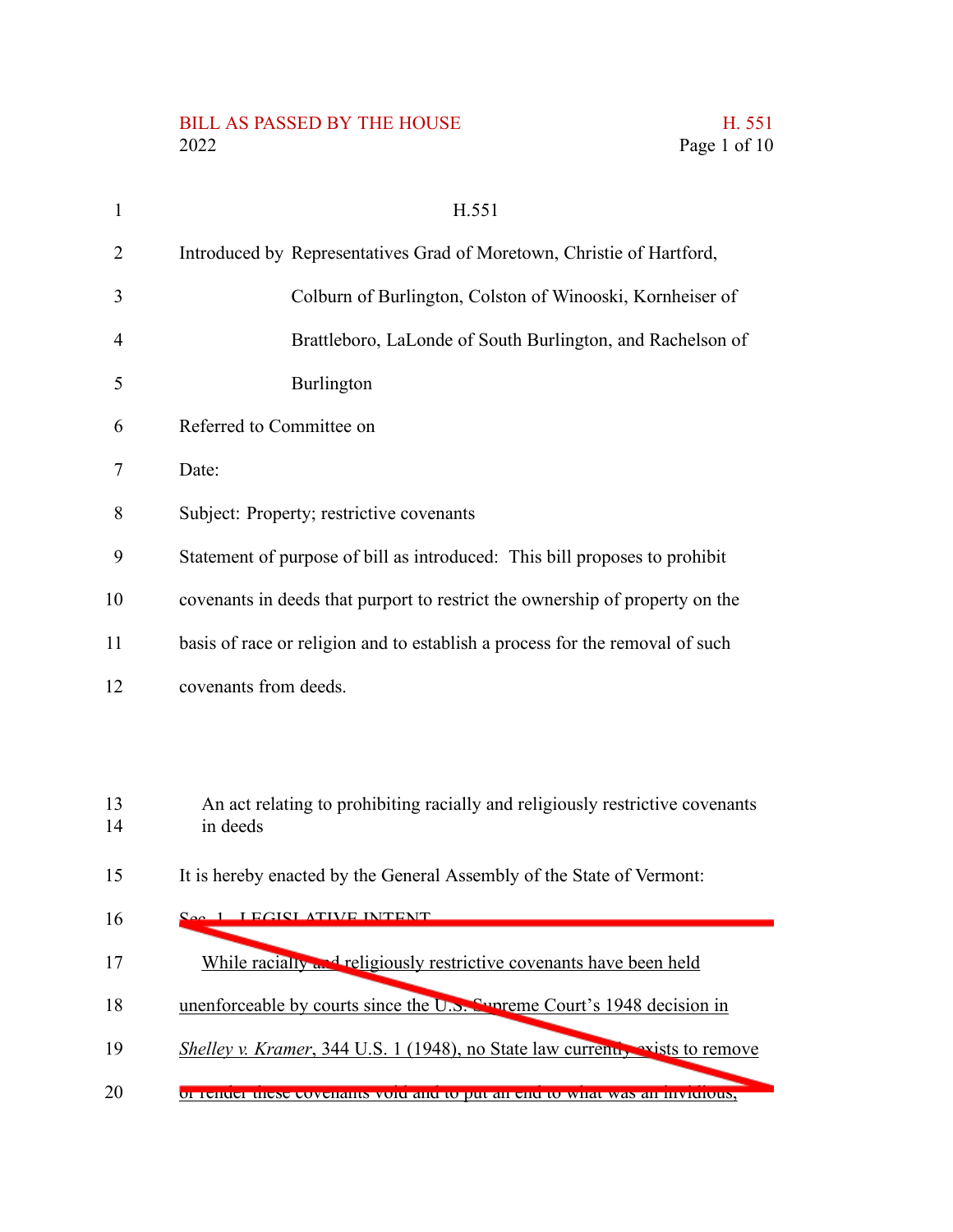| 1              | istorical practice of discrimination in the United States. This practice was       |
|----------------|------------------------------------------------------------------------------------|
| $\overline{2}$ | responsible, in part, for preventing Americans of BIPOC and religious              |
| 3              | minorit, backgrounds from fully participating in one of the greatest               |
| $\overline{4}$ | expansions of wealth and prosperity in this country's history through federally    |
| 5              | backed mortgages and freely available homeownership. It is the intent of the       |
| 6              | General Assembly that this Act prohibit racially and religiously restrictive       |
| $\overline{7}$ | covenants from ever from being used in Vermont again, regardless of their          |
| 8              | enforceability, and that it establish a process for their removal from existing    |
| 9              | real estate transaction records.                                                   |
| 10             | Sec. 2. 27 V.S.A. § 546 is added to read:                                          |
| 11             | § 546. RACIALLY AND RELIGIOUSLY RESTRICTIVE COVENANTS IN                           |
| 12             | DEEDS PROHIBITED; PROCESS FOR REMOVAL                                              |
| 13             | $(a)(1)$ A deed, mortgage, plat, or other recorded device recorded on or after     |
| 14             | July 1, 2022 shall not contain a covenant, easement, or any other restrictive or   |
| 15             | reversionary interest purporting to restrict the ownership of use of real          |
| 16             | property on the basis of race or religion.                                         |
| 17             | A covenant, easement, or any other restrictive or reversitinary                    |
| 18             | interest in a deed, mortgage, plat, or other recorded device purporting            |
| 19             | restrict the ownership or use of real property on the basis of race or religion is |
| 20             | decialed contrary to the public policy of the state of vermont and shall be volu   |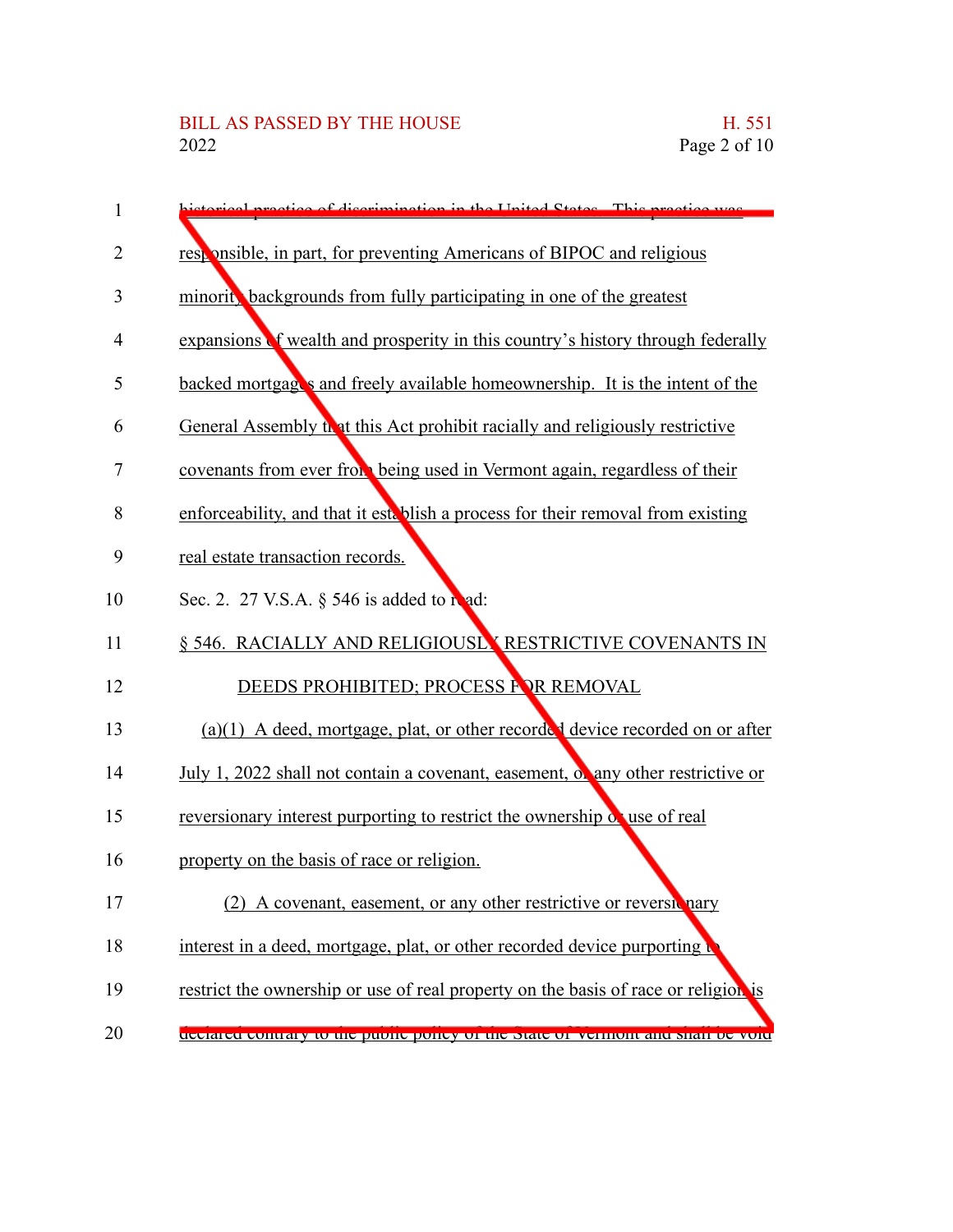| 1  | performed le This subdivision shall apply to a restrictive                        |
|----|-----------------------------------------------------------------------------------|
| 2  | exe uted at any time.                                                             |
| 3  | restrictive covenant, easement, or similar restrictive or reversionary<br>(b)     |
| 4  | interest provibited by subsection (a) of this section may be released by the      |
| 5  | owner of the real property interest subject to the covenant by recording a        |
| 6  | Certificate of Relea'e of Certain Prohibited Covenants. The real property         |
| 7  | owner may record the cartificate prior to recording a deed conveying the          |
| 8  | property or at any other time the owner discovers that the prohibited covenant    |
| 9  | exists. The certificate may be prepared without assistance of an attorney but     |
| 10 | shall conform substantially to the following Certificate of Certain Prohibited    |
| 11 | Covenants form:                                                                   |
| 12 | "CERTIFICATE OF RELEASE OF CERTAIN PROHIBITED COVENANTS                           |
| 13 | Town of Record:                                                                   |
| 14 | Date of Instrument containing prohibited covenant                                 |
| 15 | <b>Instrument Type:</b>                                                           |
| 16 | Deed Book<br>Page<br>or Plat Book<br>Page                                         |
| 17 | Name(s) of Current Owner(s):                                                      |
| 18 | <b>Real Property Description:</b>                                                 |
| 19 | <b>Brief Description of Prohibited Covenant:</b>                                  |
| 20 | The covenant contained in the above-mentioned instrument is released from         |
| 21 | the above-described real property to the extent that it contains terms purporting |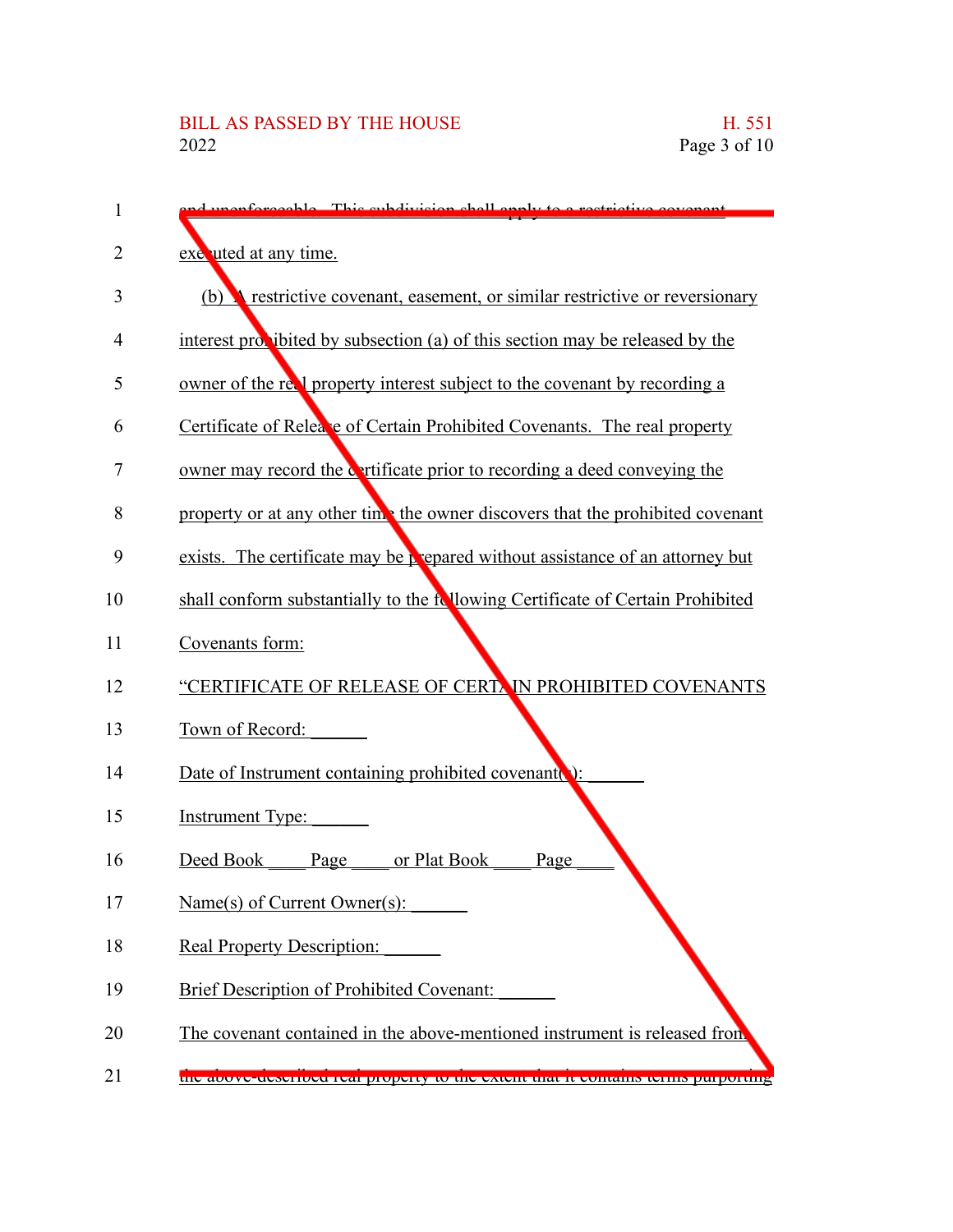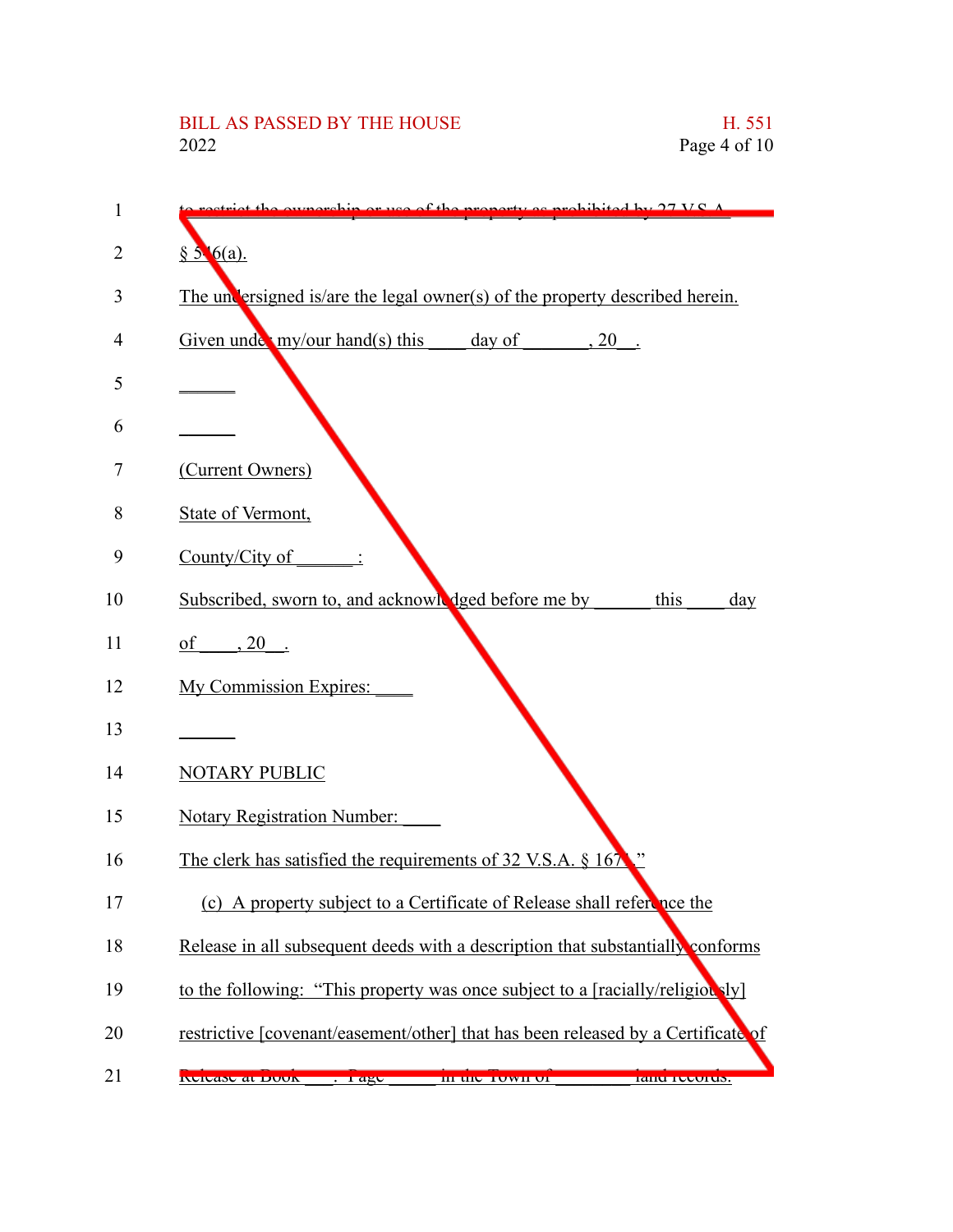| 1  | This Leovenant/occurrent/other) wes part of a widespread, historic prestige of     |
|----|------------------------------------------------------------------------------------|
| 2  | discrimination against [racial/religious] minorities."                             |
| 3  | Sec. 3. $32$ V.S.A. $\S$ 1671 is amended to read:                                  |
| 4  | § 1671. TO WN CLERK                                                                |
| 5  | (a) For the perposes of this section, a "page" is defined as a single side of a    |
| 6  | leaf of paper on which is printed, written, or otherwise placed information to     |
| 7  | be recorded or filed. The maximum covered area on a page shall be 7 1/2            |
| 8  | inches by 14 inches. All letters shall be at least one-sixteenth inch in height or |
| 9  | in at least eight-point type. Unless otherwise provided by law, the fees to the    |
| 10 | town clerks shall be as follows:                                                   |
| 11 | (1) For recording a trust mortgage leed as provided in 24 V.S.A.                   |
| 12 | § 1155, \$15.00 per page;                                                          |
| 13 | * * *                                                                              |
| 14 | (g) When a fee applies under this section, no fee shall be required for the        |
| 15 | recordation of:                                                                    |
| 16 | (1) a Certificate of Release of Certain Prohibited Coven nts pursuant to           |
| 17 | 27 V.S.A. § 546(b); or                                                             |
| 18 | (2) a deed correction subject to 27 V.S.A. $\S$ 546(a).                            |
| 19 | Sec. 4. EFFECTIVE DATE                                                             |
| 20 | THIS act shall take effect on July 1, 2022.                                        |

*Sec. 1. LEGISLATIVE INTENT*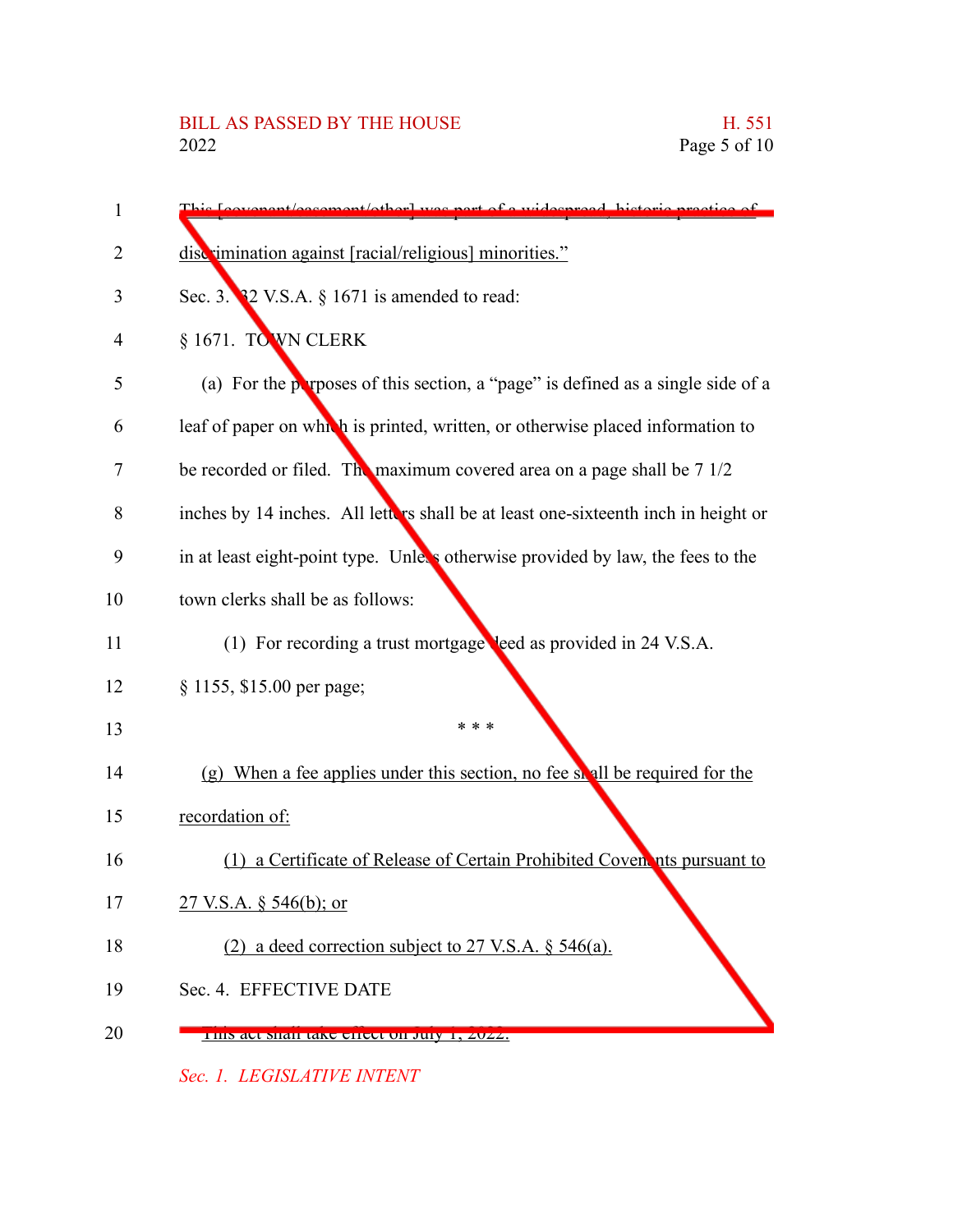*While racially and religiously restrictive covenants have been held unenforceable by courts since the U.S. Supreme Court's 1948 decision in Shelley v. Kramer, 344 U.S. 1 (1948), no State law currently exists to remove or render these covenants void and to put an end to what was an invidious, historical practice of discrimination in the United States. This practice was responsible, in part, for preventing Americans of BIPOC and religious minority backgrounds from fully participating in one of the greatest expansions of wealth and prosperity in this country's history through federally backed mortgages and freely available homeownership. It is the intent of the General Assembly that this act prohibit racially and religiously restrictive covenants from ever being used in Vermont again, regardless of their enforceability, and that it establish a process for their removal from existing real estate transaction records.*

*Sec. 2. 27 V.S.A. § 546 is added to read:*

*§ 546. RACIALLY AND RELIGIOUSLY RESTRICTIVE COVENANTS IN*

*DEEDS PROHIBITED; PROCESS FOR REMOVAL*

*(a)(1) A deed, mortgage, plat, or other recorded device recorded on or after July 1, 2022 shall not contain a covenant, easement, or any other restrictive or reversionary interest purporting to restrict the ownership or use of real property on the basis of race or religion.*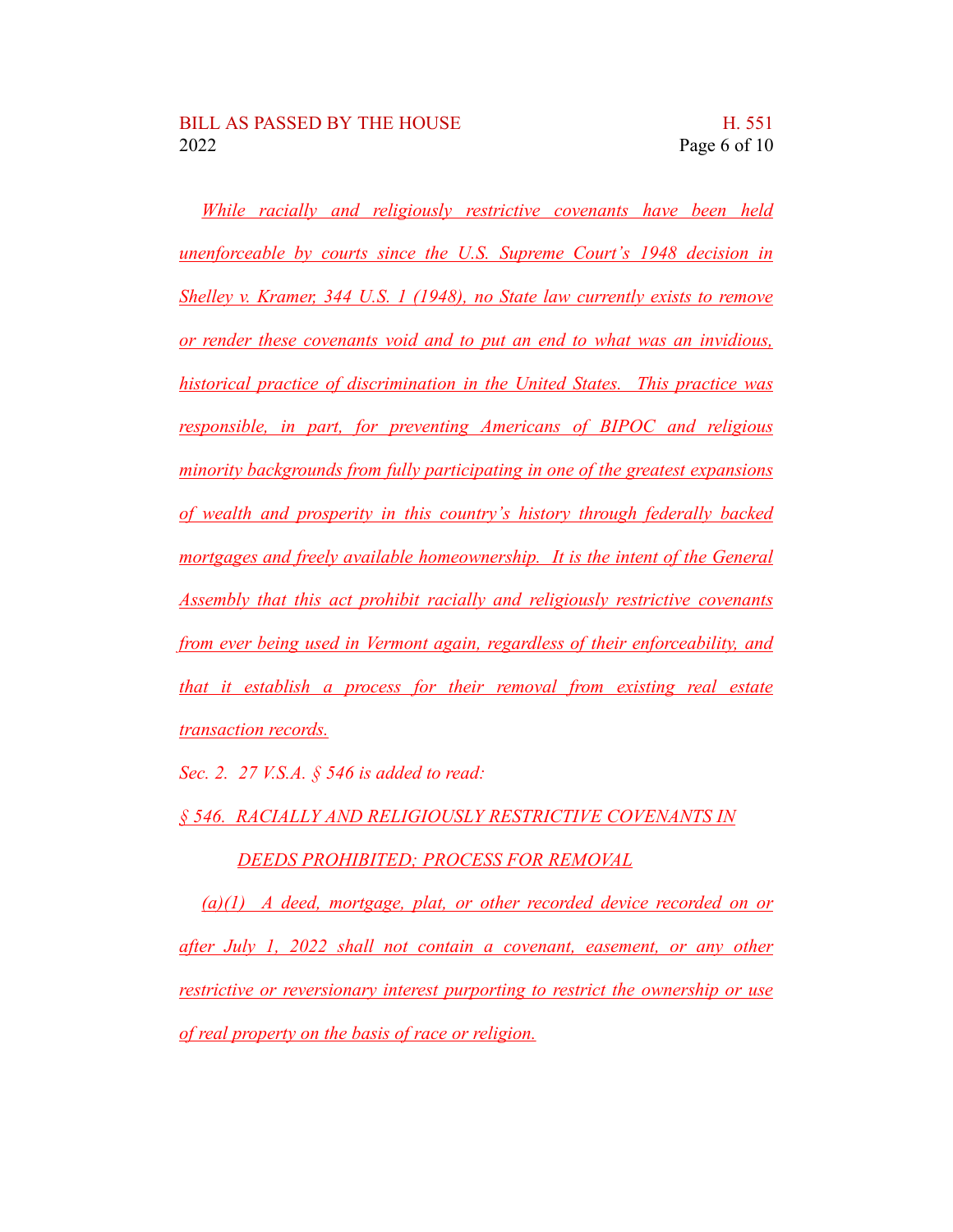*(2) A covenant, easement, or any other restrictive or reversionary interest in a deed, mortgage, plat, or other recorded device purporting to restrict the ownership or use of real property on the basis of race or religion is declared contrary to the public policy of the State of Vermont and shall be void and unenforceable. This subdivision shall apply to a restrictive covenant executed at any time.*

*(b) A restrictive covenant, easement, or similar restrictive or reversionary interest prohibited by subsection (a) of this section may be released by the owner of the real property interest subject to the covenant by recording a Certificate of Release of Certain Prohibited Covenants. The real property owner may record the certificate prior to recording a deed conveying the property or at any other time the owner discovers that the prohibited covenant exists. The certificate may be prepared without assistance of an attorney but shall conform substantially to the following Certificate of Certain Prohibited Covenants form:*

*"CERTIFICATE OF RELEASE OF CERTAIN PROHIBITED COVENANTS Town of Record:* 

*Date of Instrument containing prohibited covenant(s)*:

*Instrument Type: \_\_\_\_\_\_*

*Deed Book \_\_\_\_ Page \_\_\_\_ or Plat Book \_\_\_\_ Page \_\_\_\_*

*Name(s) of Current Owner(s): \_\_\_\_\_\_*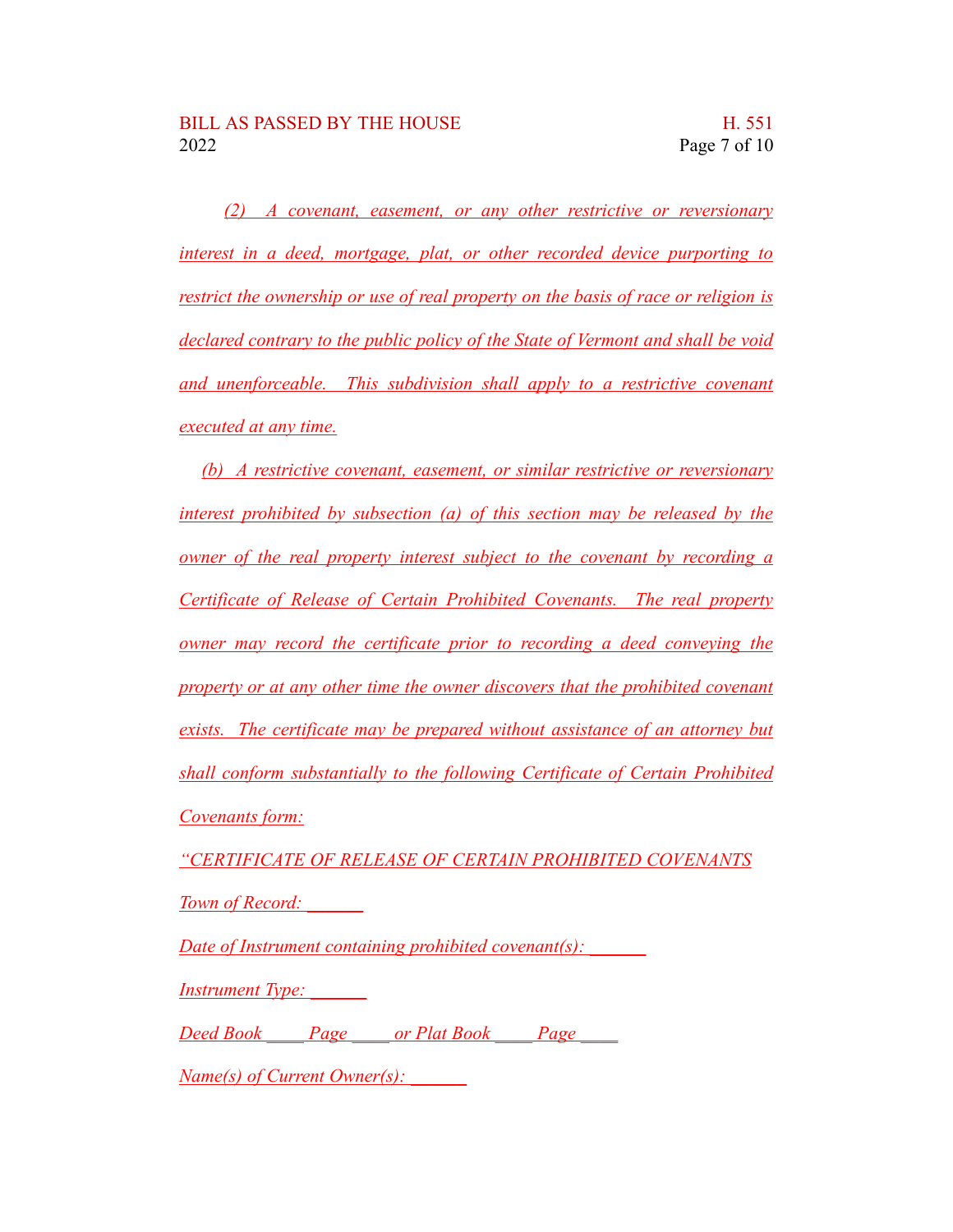*Real Property Description: \_\_\_\_\_\_ The covenant contained in the above-mentioned instrument is released from the above-described real property to the extent that it contains terms purporting to restrict the ownership or use of the property as prohibited by 27 V.S.A. § 546(a). The undersigned is/are the legal owner(s) of the property described herein. Given under my/our hand(s) this day of* , 20. *\_\_\_\_\_\_ \_\_\_\_\_\_ (Current Owners)*

*(1) For an acknowledgment in an individual capacity:*

*State of Vermont [County] of* 

*This record was acknowledged before me on \_\_\_\_\_\_\_\_\_\_\_\_\_\_\_\_\_\_\_\_\_ by*

*Date \_\_\_\_\_\_\_\_ Name(s) of individual(s)\_\_\_\_\_\_\_\_\_\_\_\_\_\_\_\_\_\_\_\_\_\_\_\_\_\_\_\_*

*Signature of notary public laterally defined as a set of <i>notary public laterally defined as a set of <i>n* 

*\_\_\_\_\_\_\_\_\_\_\_\_*

*Stamp \_\_\_\_\_\_\_\_\_\_\_\_ [\_\_\_\_\_\_\_\_\_\_\_\_\_\_\_\_\_\_]*

Title of office  $\begin{array}{ccc} \text{I} & \text{I} & \text{I} \\ \text{I} & \text{I} & \text{I} \end{array}$ 

*(2) For an acknowledgment in a representative capacity:*

*State of Vermont [County] of \_\_\_\_\_\_\_\_\_\_\_\_\_\_\_\_\_\_\_\_\_\_\_\_\_\_\_\_\_\_\_\_\_\_\_\_\_*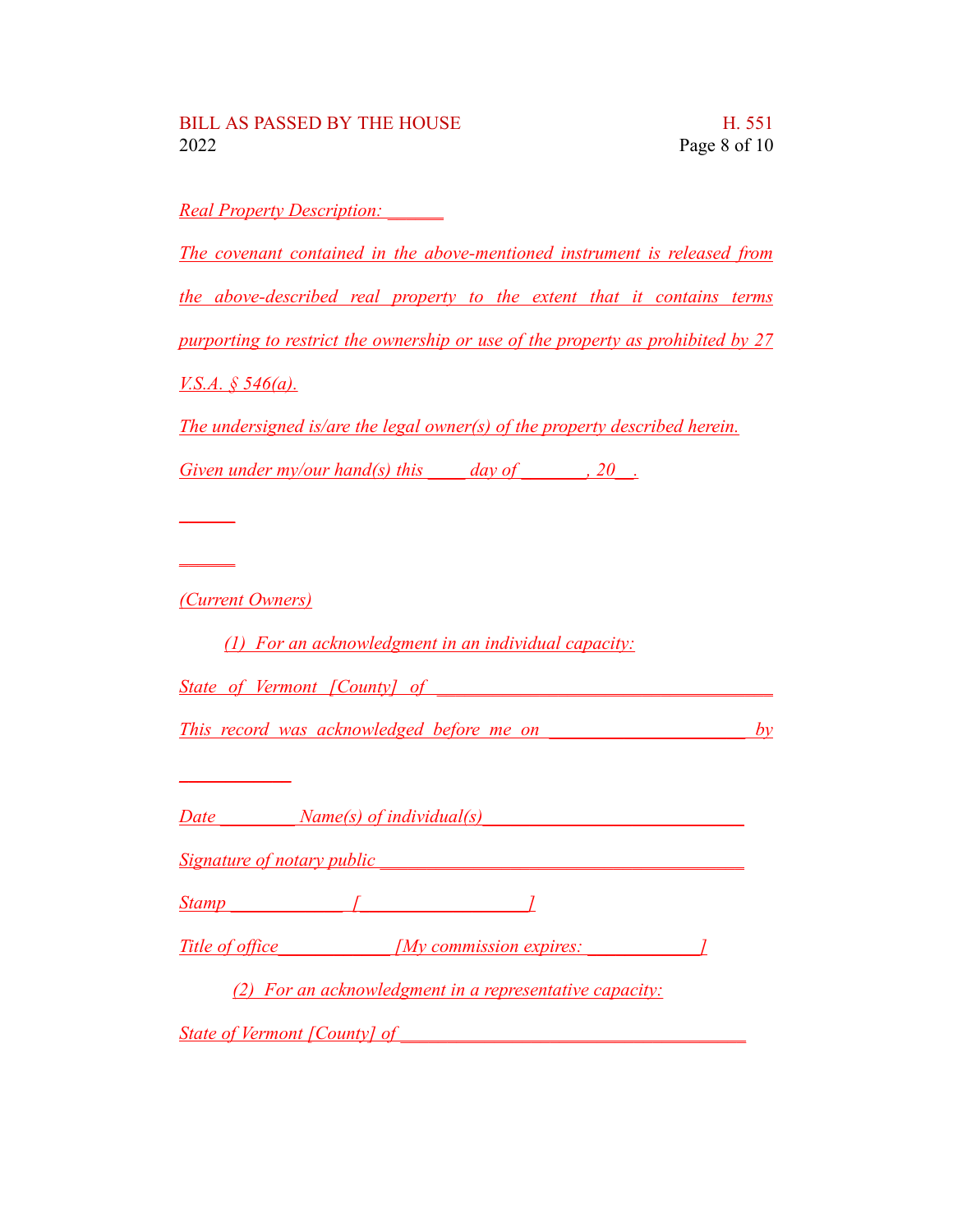|           | <u>This record was acknowledged before me on</u>                   | by |          |
|-----------|--------------------------------------------------------------------|----|----------|
|           | Date <i>Name(s)</i> of <i>individual(s)</i>                        | as |          |
|           | (type of authority, such as officer or trustee) of                 |    | (name of |
|           | party on behalf of whom record was executed).                      |    |          |
|           | <u>Signature of notary public Signature of notary public</u>       |    |          |
| $Stamp$ [ |                                                                    |    |          |
|           | Title of office My commission expires:                             |    |          |
|           | The clerk has satisfied the requirements of 32 V.S.A. $\S 1671$ ." |    |          |
|           | Sec. 3. 32 V.S.A. $\S$ 1671 is amended to read:                    |    |          |

*§ 1671. TOWN CLERK*

*(a) For the purposes of this section, a "page" is defined as a single side of a leaf of paper on which is printed, written, or otherwise placed information to be recorded or filed. The maximum covered area on a page shall be 7 1/2 inches by 14 inches. All letters shall be at least one-sixteenth inch in height or in at least eight-point type. Unless otherwise provided by law, the fees to the town clerks shall be as follows:*

*(1) For recording a trust mortgage deed as provided in 24 V.S.A. § 1155, \$15.00 per page;*

*\* \* \**

*(g) When a fee applies under this section, no fee shall be required for the recordation of:*